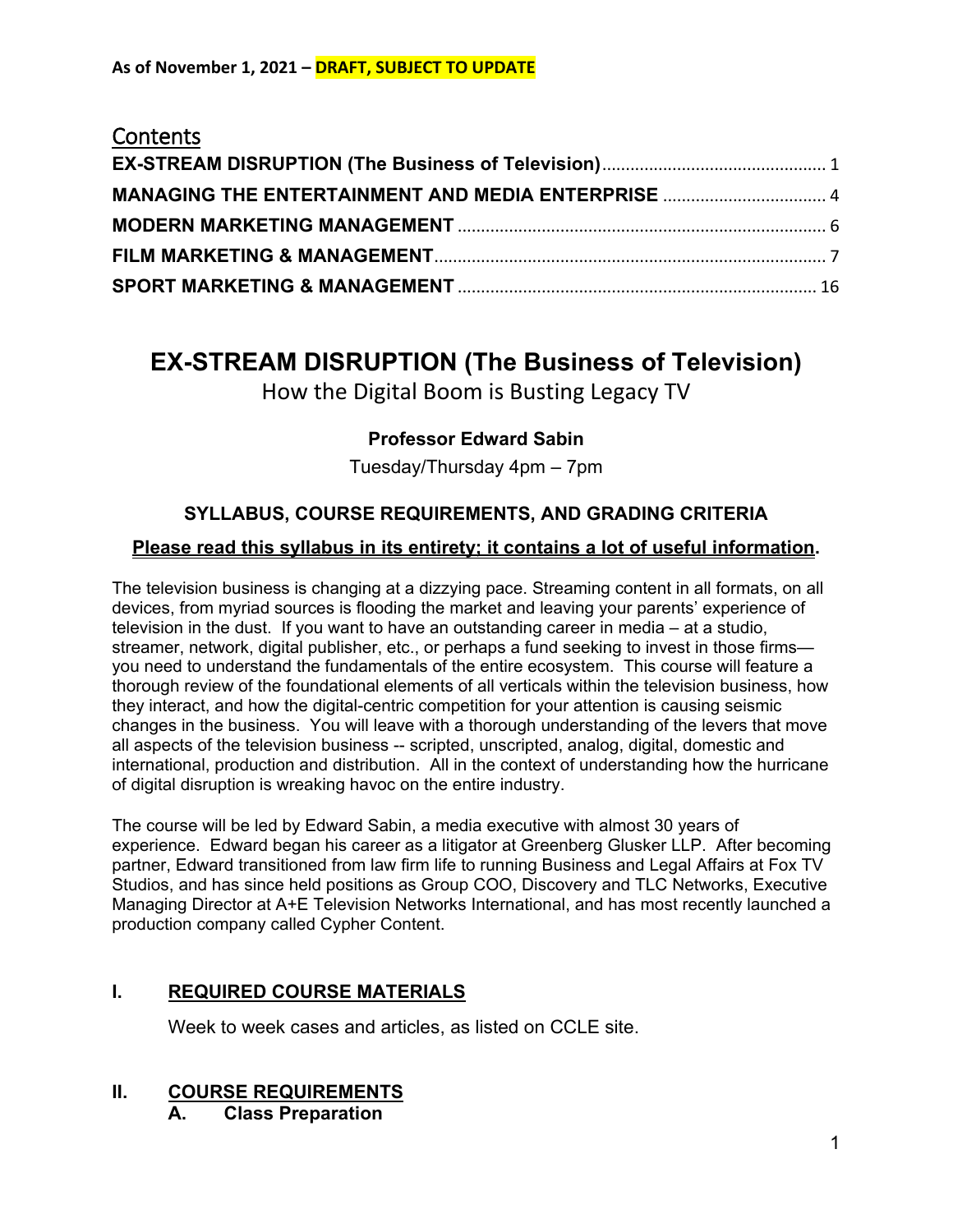Students are expected to have read the assigned materials. Class discussion will commence with the assumption that everyone is thoroughly familiar with the assigned materials. The give-and-take of classroom discussion is a critical component of the course, and coming to class prepared is a prerequisite to participating meaningfully in the discussion.

## **B. Attendance**

Regular and punctual attendance is required.

## **C. Grading Criteria and Evaluation**

Your grade will be based on class participation (20%), an individual mid-term paper (50%), and a final group paper and presentation (30%). The final presentation will take place on the last scheduled day of class.

Grades for this course will be awarded based upon an alphabetical system in accordance with the grading policies of UCLA.

## **D. Rules Regarding Electronic Devices**

Recording of class meetings is permitted only if the professor is first asked and gives permission. Recording a class without permission is prohibited. If a student is granted permission, recording is conditioned upon the student's agreement to share any recording with any classmate who makes a reasonable request.

## **E. Office Hours/Instructor Availability**

I will not have standing office hours, but I will make myself available for office appointments before and/or after class sessions, which appointments may be scheduled by email at edward.sabin@anderson.ucla.edu

## **III. READING ASSIGNMENTS**

TBD, but reading will include short articles, cases, and selections from relevant television industry books.

## **III. SPEAKERS**

With the exception of the first class, there will be speakers for about one hour each class. You will be hearing directly from industry leaders at the top of their respective organizations. The speakers will be presented in a fireside chat format, where I will have casual but probing discussions with each of them. I'll expect you to be engaged, present, with your cameras on and ready to ask questions in the few minutes I reserve for Q and A and the end of the discussion. If there are questions you'd like me to consider in advance of the discussion, I welcome suggestions.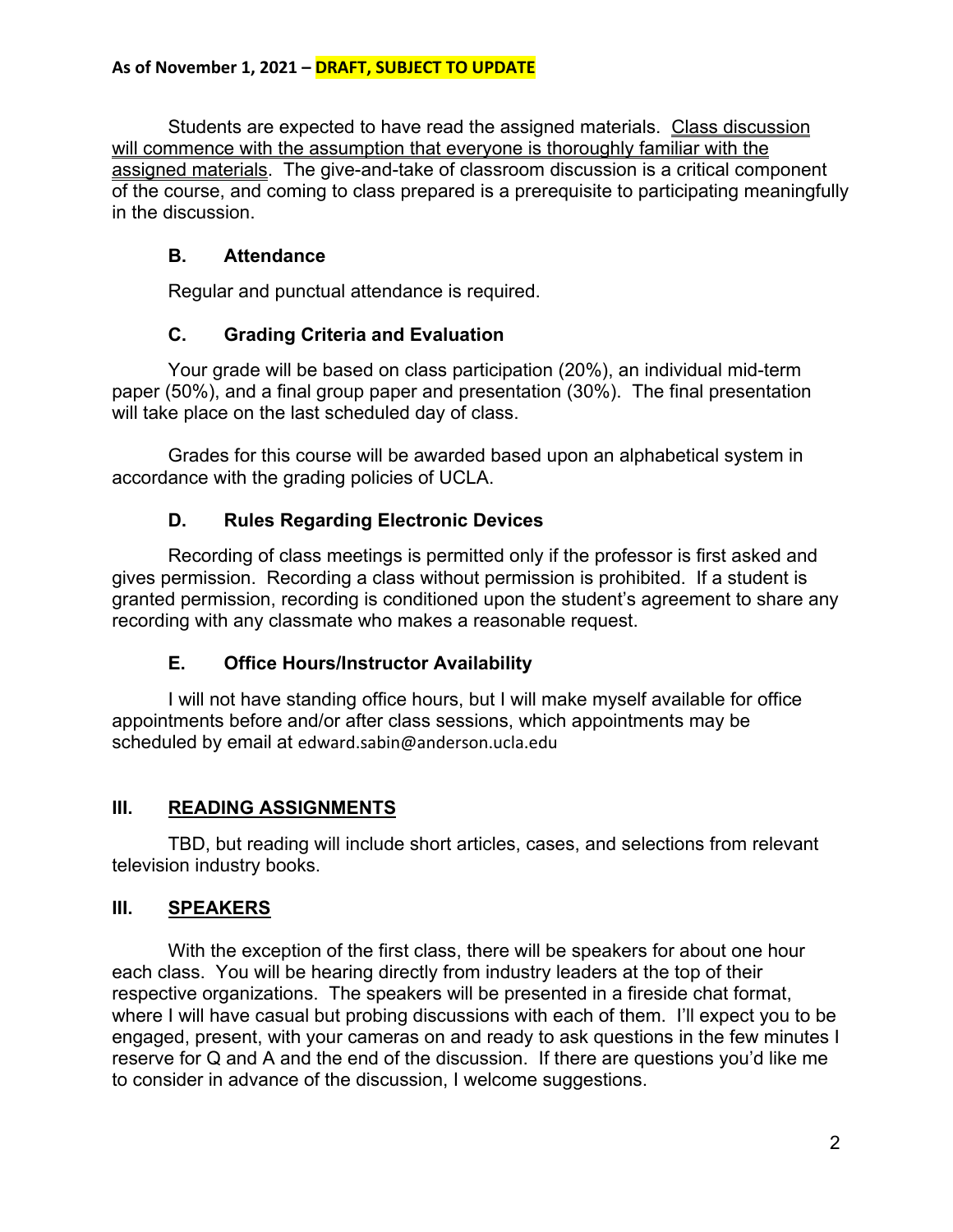|                    | Topic                                            | <b>Speakers</b>                                                                                                                        |
|--------------------|--------------------------------------------------|----------------------------------------------------------------------------------------------------------------------------------------|
|                    |                                                  |                                                                                                                                        |
| Class 1            | Introduction - How media firms are<br>organized. |                                                                                                                                        |
| Class <sub>2</sub> | <b>Television Network business models</b>        | SPEAKER: Sandra Dewey,<br>former President of Business<br>Operations, Production at<br><b>Turner Network Television</b><br>and HBO Max |
| Class <sub>3</sub> | <b>Streamer Business Models</b>                  | <b>SPEAKER:</b> Kelly Day,<br>President, International<br>Streaming and COO,<br><b>ViacomCBS</b>                                       |
| Class <sub>4</sub> | How Networks Decide to Order Shows               | <b>SPEAKER: Paul Buccieri -</b><br>President A+E Network<br>Groups                                                                     |
| Class <sub>5</sub> | How Streamers Have Flipped the<br>Legacy Script  | <b>SPEAKER:</b> Brandon Riegg -<br>Netflix, VP Non-Fiction Series<br>and Comedy Specials                                               |
| Class <sub>6</sub> | Threats to the Network Model;<br>Responses       | SPEAKER: Sean Cohan-<br>Chief Growth Officer and<br>President, International,<br>Nielsen Global Media                                  |
| Class <sub>7</sub> | Legacy Reaction to Streaming<br>Disruption       | <b>SPEAKER</b> -Lisa Holme, Group<br>SVP, Content and<br>Commercial Strategy,<br>Discovery Inc.                                        |
| Class 8            | <b>Studio Business Model and Threats</b>         | <b>SPEAKER: Jeffrey Frost,</b><br>President, Sony Pictures<br><b>Television Studios</b>                                                |
| Class <sub>9</sub> | MVPD Business Models, Threats                    | SPEAKER: David Zagin,<br>President, Distribution, A+E<br><b>Networks</b>                                                               |
| Class 10           | PRESENTATIONS OF FINAL GROUP<br><b>PROJECT</b>   |                                                                                                                                        |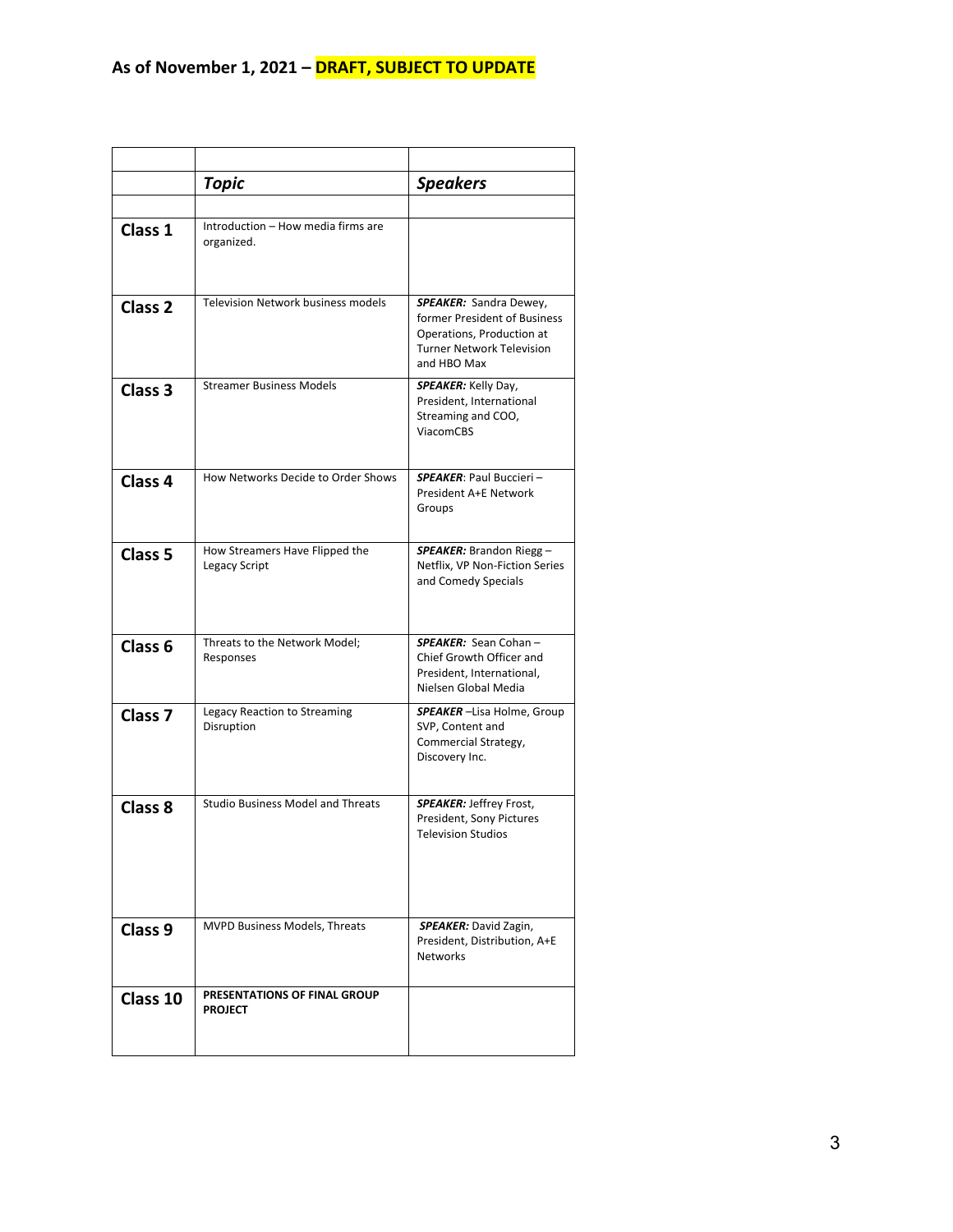## <span id="page-3-0"></span>**MANAGING THE ENTERTAINMENT AND MEDIA ENTERPRISE**

**Beverly Macy**

The multi-billion dollar business of media, sports & entertainment has become pervasive in our economy and society. The business is increasingly global, reflected in the worldwide coverage of the business dimensions of mega- events such as the Olympics and the Oscars, blockbuster movie releases, global concerts, and new media market entrants.

Understanding the landscape of the business of media and entertainment calls for both the recognition of how to apply broad business principles to sustain and grow the industry, as well as successfully analyze the technology, marketing and distribution trends that are redefining the business of media, sports & entertainment.

#### **Course Objectives**

The objective of this course is to introduce students to the concepts, analyses, and activities that comprise the management of media, entertainment & sports enterprises and brands, and to provide practice in assessing and solving related business problems. This course provides students with unique learning opportunities to gain insight into various management functions within the sports & entertainment industry. As such, the course provides a balanced approach to the business, providing a value-added, "real world" education in the marketing of sports & entertainment products with a considerable focus on customer or user experience.

#### **Students will:**

- Gain a framework for understanding media, entertainment & sports management strategies in the marketplace
- Gain familiarity with key strategic issues that cut across the entire media, entertainment & sports business landscape
- Understand the basic economic principles underlying the aspects of these massive industries
- Appreciate the challenge involved in marketing and managing media, entertainment & in rapidly changing technological and global environments

The course content is designed to lend theoretical with practical applications. Through the use of reading material, case study analysis, lecture and guest speakers, this course will also meet the following objectives:

- Provide a comprehensive overview of the media, entertainment & sports industries and related business issues
- Provide a general understanding of the functional aspects of managing media, entertainment & sports enterprises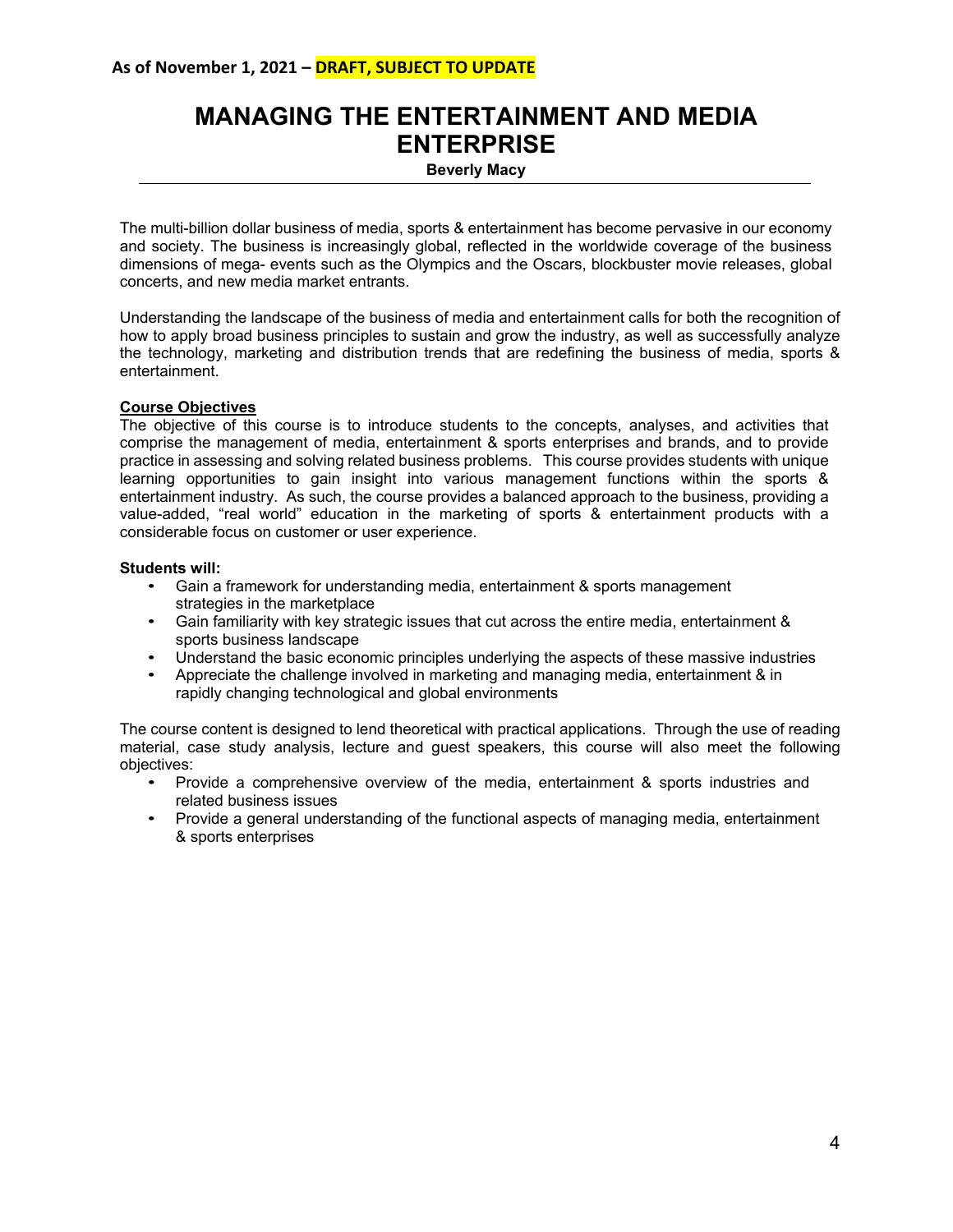|                                    | <b>TOPIC</b>                                                                                                                                                                                                                            | <b>Guests Speaker/NOTES</b> |
|------------------------------------|-----------------------------------------------------------------------------------------------------------------------------------------------------------------------------------------------------------------------------------------|-----------------------------|
| <b>Week 1 Marketing</b><br>Class 1 | Course Overview, Introductions<br>$\mathbf{E}^{\text{max}}$<br>There's No Business Like Show Business -<br>Understanding the Business of Sports &<br><b>Fntertainment</b><br>Customer Experience in the time of<br>Coronavirus/McKinsey |                             |
| Class 2                            | Who is the Audience<br>٠.<br>Global Marketing of Media, Entertainment & Sports<br><b>Brand Building</b><br>Digital and Mobile Marketing                                                                                                 |                             |
| <b>Week 2 Strategy</b><br>Class 3  | The Media, Ent & Sports Value Chain<br>٠<br><b>Big-Bang Disruption</b><br>٠<br><b>Competitive Strategies</b>                                                                                                                            |                             |
| Class 4                            | Strategic Content Creation: Movies, Sports, Music,<br>٠<br>News, TV, Streaming, Digital Entertainment<br>The Blockbuster Strategy<br>٠<br>The Franchise Strategy<br>٠<br><b>Strategic Star Power</b><br>٠                               |                             |
| <b>Week 3 Financing</b><br>Class 5 | Who Makes Money and How?<br>٠<br>Funding a Project<br>٠<br><b>Pricing Considerations</b><br>٠                                                                                                                                           |                             |
| Class 6                            | Merchandising and Monetization<br>٠<br><b>Re-Market Opportunities</b><br>٠                                                                                                                                                              |                             |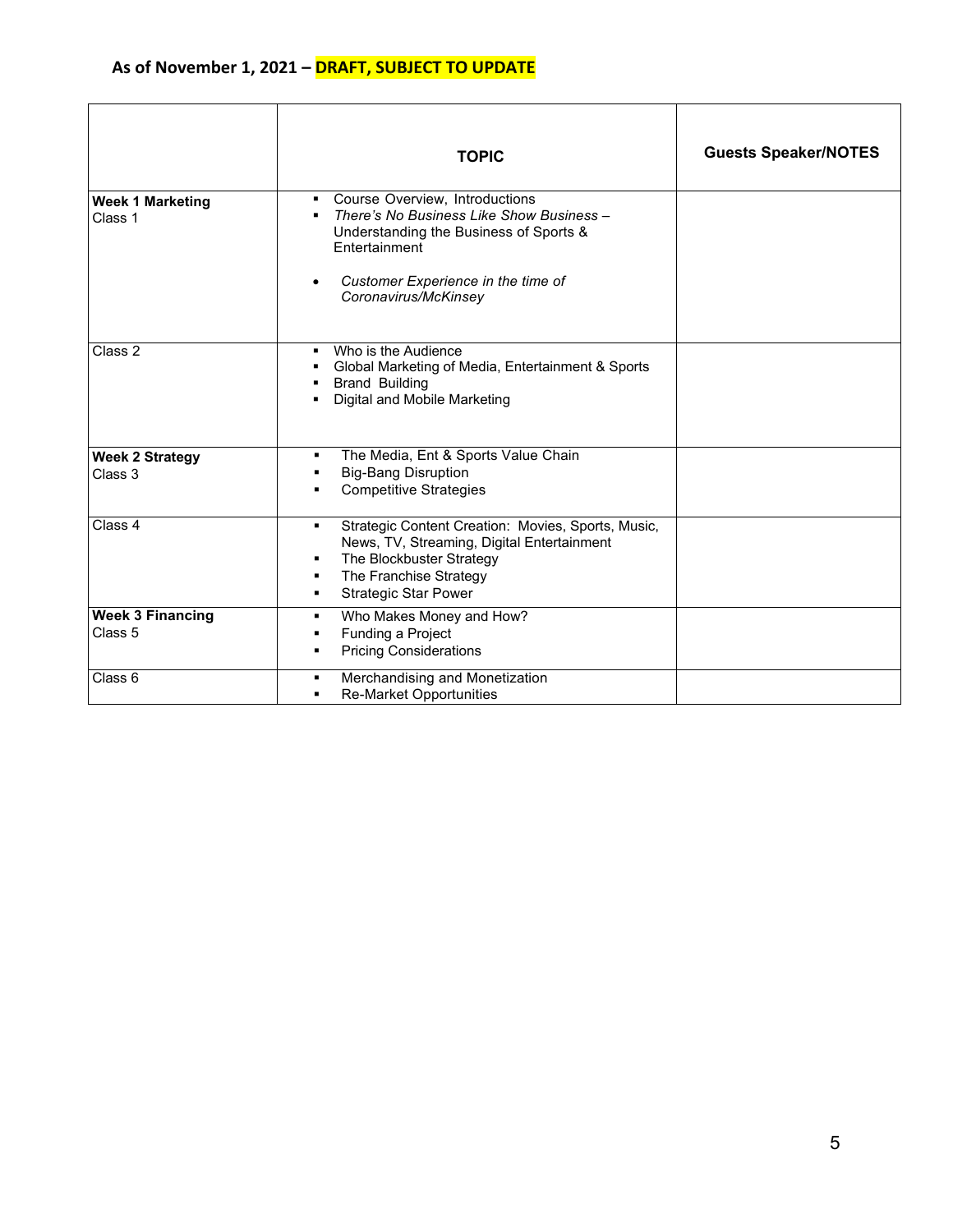# **MODERN MARKETING MANAGEMENT – Jae Goodman**

<span id="page-5-0"></span>Description: This course provides an overview of integrated marketing communications (IMC) and the strategic role of marketing tools. These tools are comprised of advertising, public relations, sales, promotions, event management and media planning. Students will analyze the marketplace to create an integrated marketing campaign that will build brand awareness and drive sales by blending multiple touch points with consistent messaging. The primary course objective is to gain exposure, understanding, and experience with the techniques and tools used to define and execute a cohesive.

Objectives: Marketing has long passed by the traditional "4P's" definition and an integrated approach that orchestrates all elements of the marketing mix is critical to building and managing brands of all types. The challenge is that the elements each keep evolving as the media landscapes evolves and drivers of consumer behavior change. This course will provide both historical context and analysis of current trends to provide students with the tools and resources to innovatively manage brands and influence consumer behavior. Class will include high profile guest lectures and hands on assignments.

Class Syllabus:

**Class One:** Anatomy of the Modern Marketing Landscape Exercise: Group breakout for your favorite campaign. What worked and why?

**Class Two:** The Intersection of Marketing and Popular Culture Exercise: Group breakout for your favorite PSA. What worked and why?

**Class Three:** Anatomy of a Campaign (Ten-Years of Chipotle) Exercise: Group breakout of a campaign that didn't work. What was the issue and why?

**Class Four:** Fireside chat with a Modern Marketing executive/visit to a brand headquarters or executive office. (i.e. Kelly Mullen, Unilever)

**Class Five:** Fireside chat with a Modern Marketing executive/visit to a brand headquarters or executive office. (i.e. Fender)

**Class Six:** Assignment of the capstone project, Q&A, and working session. Capstone Project: Based on a selected brand and brief create a marketing campaign that answers/solves that brands challenges. (i.e. Fender play needed to drive more subscribers with a digital campaign)

**Class Seven:** Fireside chat a Modern Marketing executive/visit to a brand headquarters or executive office. (i.e. Observatory colleagues/Blackwelder campus tour – Hungry Man, The Mill)

**Class Eight:** Presentation of the Capstone Project to the selected brand.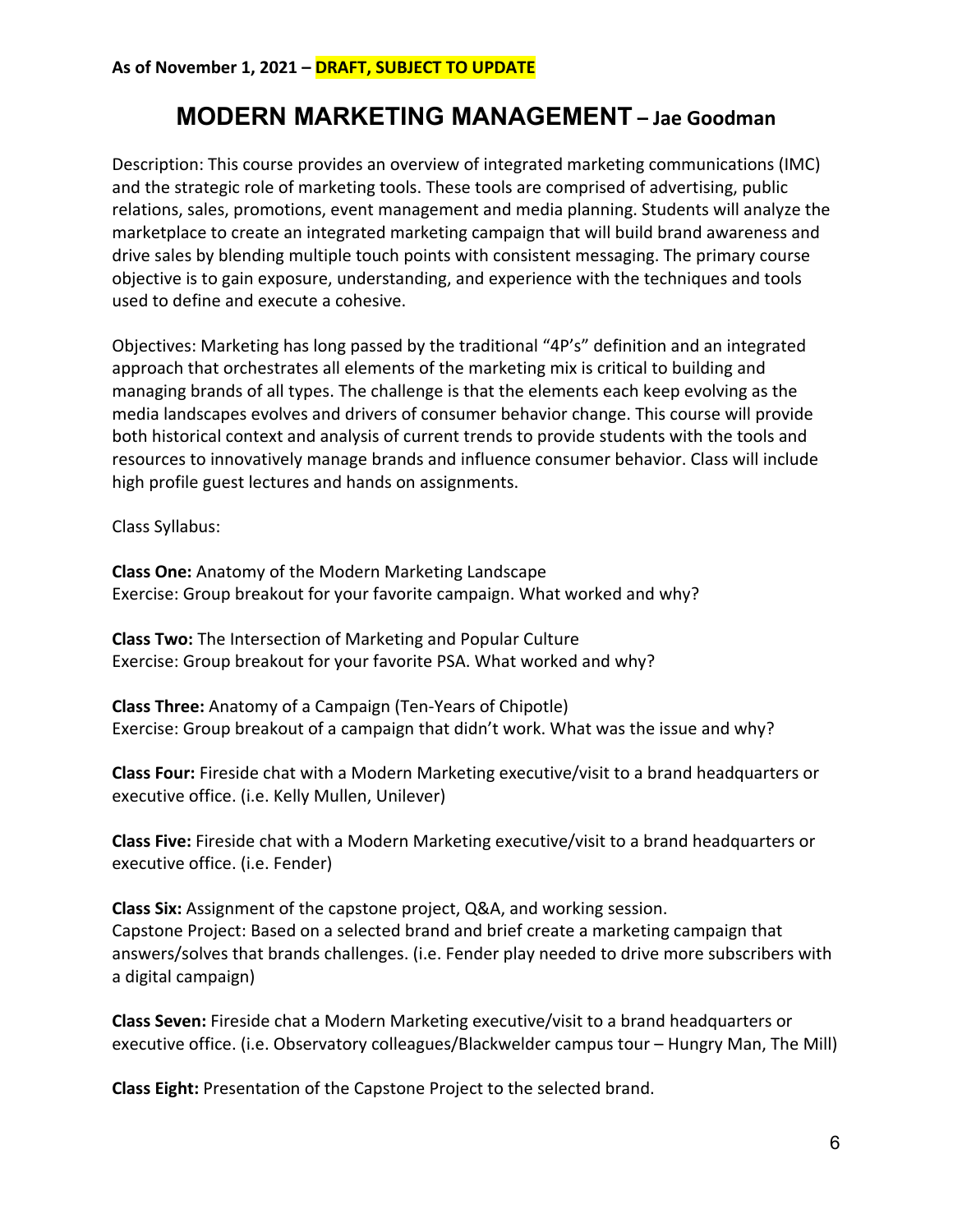# **FILM MARKETING & MANAGEMENT**

## <span id="page-6-0"></span>**UCLA Anderson School of Management, Tuesdays & Thursdays 1-4pm Summer Institute 2020**

Dr. Mali Heled Kinberg

mhkinberg@gmail.com

### **Overview & Objectives**

The goal of this class is to introduce Summer Institute students to the business models underlying today's rapidly evolving film, television and new media industries. The entertainment business is undergoing an especially dynamic transformation at present - put into warp speed by Covid-19 - and this course will seek to engage students in an active dialogue on topics ranging from global market growth, changing habits of content distribution/consumption, the evolution of windowing, corporate conglomerization and the emergence of streaming giants, to name a few. Classes will begin with lectures and have weekly Guest Speakers. We will learn about HBS Case Studies and how they are used in MBA programs and we will work through several cases together in class. Students will have the opportunity to present group box office reports as well as their research on foreign markets/sales companies, and conclude with Capstone Project presentations and write-ups.

### **Confidentiality & Protocol**

As with all UCLA classes, confidentiality is assumed; students *may not contact guest speakers outside of class unless expressly invited to do so by them*.

#### **Reading Materials & Online Research Resources**

Moore, Schuyler M. *The Biz: The Basic Business, Legal and Financial Aspects of the Film Industry in a Digital World*, 5th Ed. (New York: Silman-James Press, 2018): 1-34, 59-62.

Ellet, William. *The Case Study Handbook: A Student's Guide,* R evised Ed. (Boston: Harvard Business Review Press, 2018): 11-28.

*All required reading materials, including book chapters, reports, articles and HBS Case Studies, will be provided via email or handed out as hard copies in class throughout the course.* 

#### **Reports:**

*2019 MPAA Theme Report* https://www.motionpictures.org/research-docs/2019-theme-report/

2019 Parrot Analytics *Global Television Demand Report* https://drive.google.com/open?id=1OmF-8KEejrSCr3rI1RIcHXbu\_0AVkHK-

#### **Case Studies:**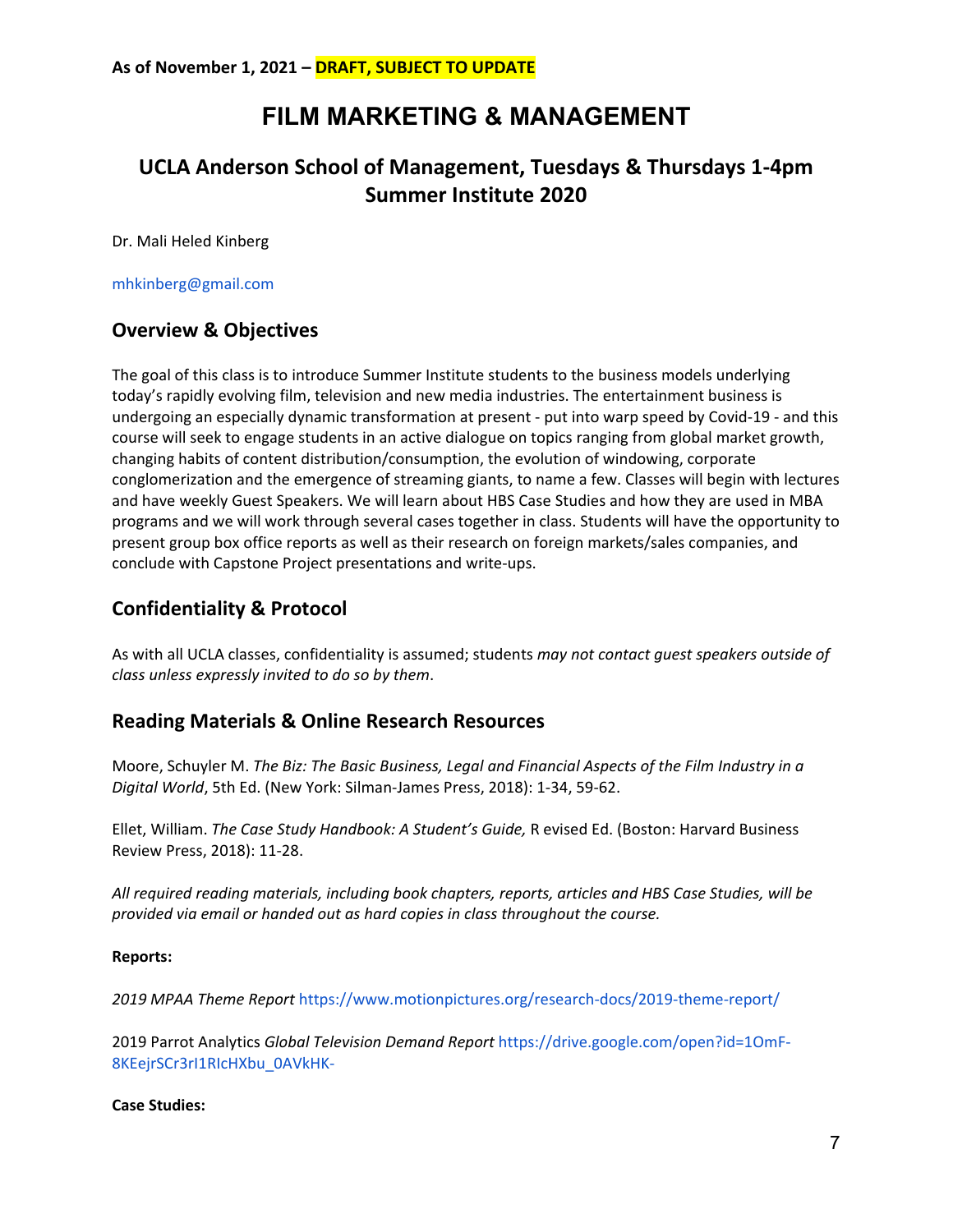Elberse, Anita. "MRC House Of Cards" (Brighton, MA: Harvard Business School Publishing, January 16, 2015): 1-28. https://drive.google.com/open?id=1ulsO4HXEZptY7LvCkO05IMxtfLdmgnm0

McGee, Henry; Sesia, Aldo. "AMC Entertainment: Creating a Spectacular Moviegoing Experience (A)" (Brighton, MA: Harvard Business School Publishing, September, 2018) 1-33. https://drive.google.com/open?id=1oY1YUrOxoAP8R12hC5WQFCKj5bNAvnwo

Elberse, Anita. "Jacon Blum's Blumhouse Productions" (Brighton, MA: Harvard Business School Publishing, February, 2017) 1-24. https://drive.google.com/open?id=1- MRzYqTYvg9Uz7oJcJD5ND88PeO9vIMf

Chandoke, Tarun; Prakash, Prachi; S., Suraj; Sharma, Tripti Ghosh; Srivastava, Mitali. "Netflix in India: the Way Ahead" (Ontario, Canada: Richard Ivey School of Business Foundation) 1-13. https://drive.google.com/open?id=1wzkKeYozsfoWV\_j1ONk6RylTy7agl2GL

Gupta, Sunil; McGee, Henry; Oberholzer-Gee, Felix; Rodriguez, Margaret L. "Comcast Corporation" (Brighton, MA: Harvard Business School Publishing, September, 2016)

#### **MGMT 180: Film Marketing and Management Anderson Summer Institute 2020**

Carlsen, Arne; Harrison, Spencer; Skerlavaj, Miha. "Marvel's Blockbuster Machine," (Brighton, MA: Harvard Business Review Publishing, July-August 2029) 1-11. https://drive.google.com/open?id=1T\_sNJ2FCZYaiZYuVjoWOb-taekid8P-C

#### **Online Resource Publications:**

IMDB (http://www.imdb.com) Box Office Mojo (http://www.boxofficemojo.com) Variety (http://www.variety.com) Hollywood Reporter (http://www.hollywoodreporter.com) Screen International (http://www.screendaily.com) Deadline (http://www.deadline.com) Entertainment Partners (http://www.epfinancialsolutions.com) Cast and Crew ( (http://www.castandcrew.com/production-incentives.php) The Wrap ( http://www.thewrap.com) Studio System (http://www.studiosystem.com)

#### **Grading**

Your final course grade will be determined by a combination of both individual and group work. The evaluation is based on the following:

- 1. Attendance, participation, presentations and assignments 50%
- 2. Midterm Marketing Project (due Thursday July 9th) 20%
- 3. Final Capstone Presentation Report (due Tuesday July 28th) 30%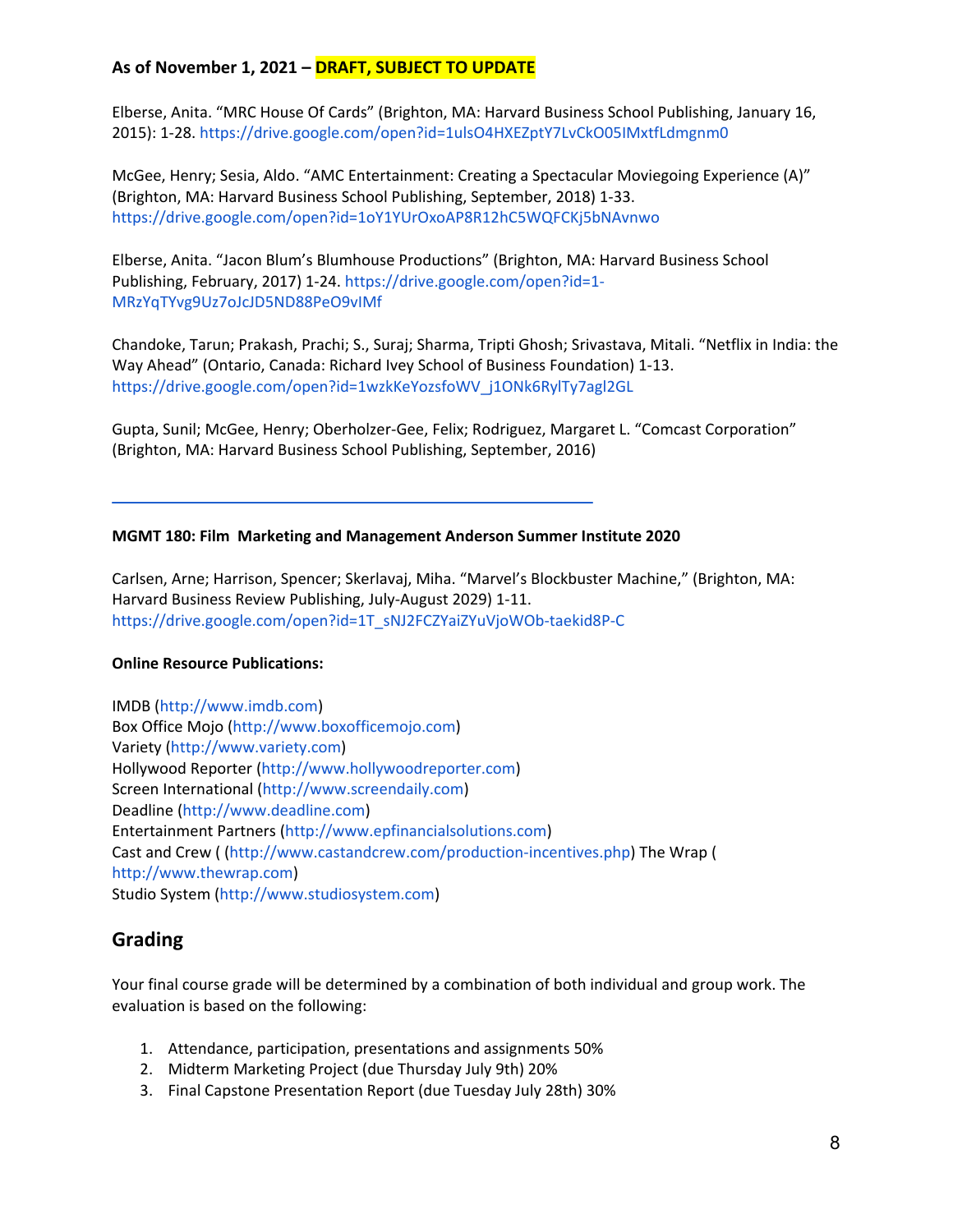Written assignments are due at the beginning of class on the due date by 1pm and submitted to the CCLE. If you will be absent from class, please notify our T.A. Megan Doyle in advance.

## **Attendance, Participation, Presentations & Assignments (50%)**

This class is set up in an interactive format. In addition to lectures, there will also be student box office presentations, case study discussions, shared research, and guest speakers. Homework is assigned to prepare students in anticipation of class. We will cold call so come ready to share your point of view. **Please speak up and ask good questions**. This is the best way to learn, and this discussion forum allows you to argue your position and learn from others. Try to be present and on time. Preference is for cameras to be on for Zoom classes.

## **Box Office Reports**

Students will be assigned partners and topics for these recorded Zoom presentations which are due by 10 a.m. the day of class on the CCLE and will be shared with your classmates. Please keep your reports to a MAXIMUM 10-minute presentation. You will research and present on the top 5

#### **MGMT 180: Film Marketing and Management Anderson Summer Institute 2020**

international territories' historical box office results of your given topic (i.e. Horror, Comic Book Films, Animation, Originals, etc.) and reflect on the related domestic results as well. You will include a brief report on the current global box office about how theatrical markets are slowly reopening postpandemic. Each week, **include one market that has not yet been discussed in class**. Analyze the highlights. Were the biggest titles studio films? If locally produced, who made/financed them? You may share 1-2 trailers in your presentation *of foreign titles* (please do not include studio films that we have likely seen already). How do the weeks' box office results compare to similar titles and timing in the past? Are the local producers also distributors? Please provide information about the film's distribution, genre and talent, where available.

## **Midterm Marketing Project (20%)**

For your Midterm Project, and in order to demonstrate what you have learned about the unique appetites of global film markets, you will break into groups and be assigned a film. Write a 3-5 page analysis (*including* Exhibits) of how the film's marketing and distribution strategies varied from territory to territory. Include box office broken out by territory, images of different key art (posters) and your analysis of the distinct trailers that were used globally. Students will have a chance to informally share their findings with the class. This project is intended to be fun, so pick a film that interests you and enjoy! **Please submit in pdf on the CCLE by 1pm Tuesday, July 9th**.

## **Final Capstone Report (30%)**

For your Final Project, you will write-up a 2-3 page SWOT Capstone analysis of your chosen company. Your report will address recent or ongoing transition points or challenges these companies are facing as they make, market and distribute film and television content to their audiences. Your assignment will be to analyze the complete issues at hand, explain why this is a watershed moment for each company and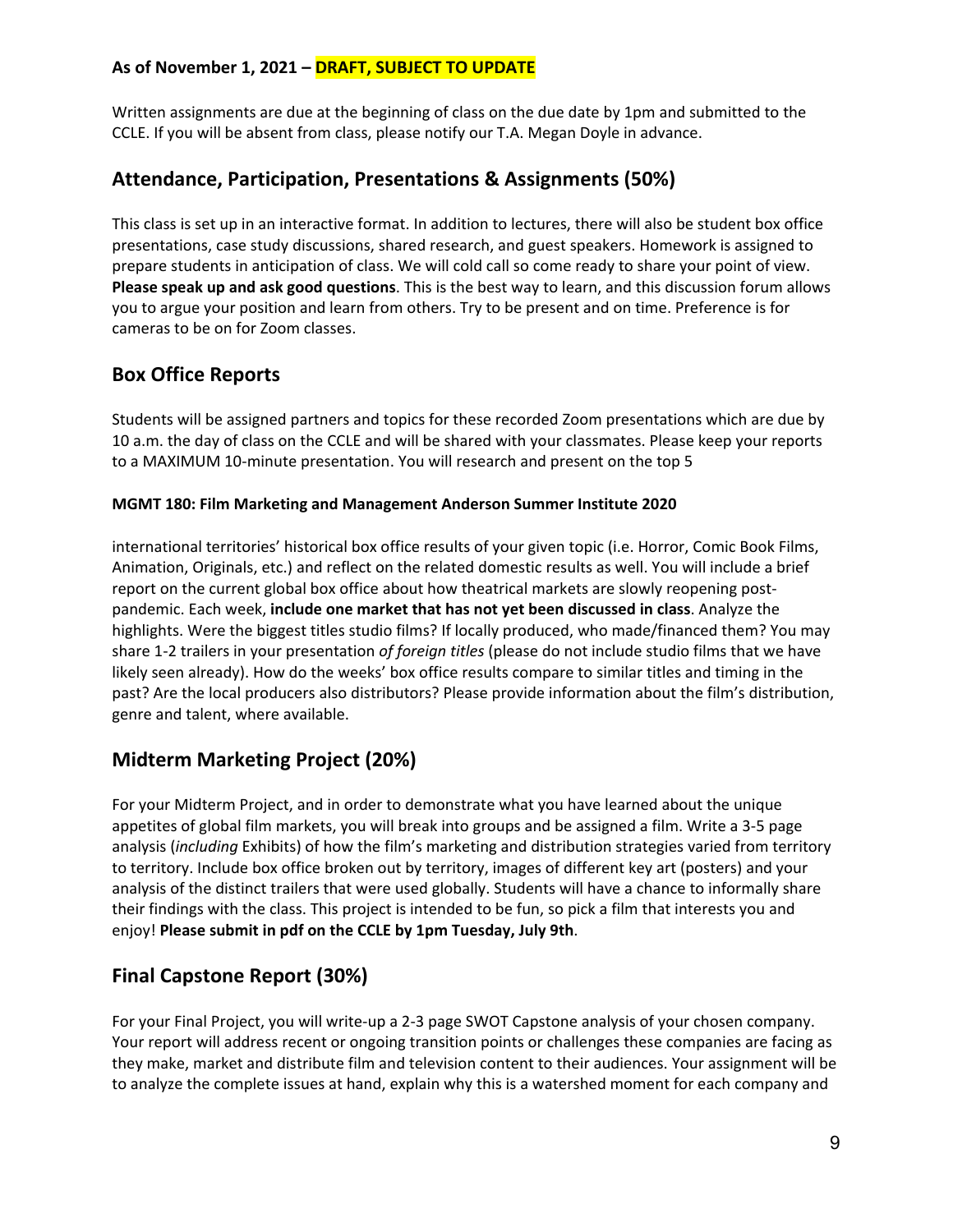make your recommendations as to whether or not the company is on the right course of action. **Please submit in pdf on the CCLE by 1pm Tuesday, July 28th**.

## **Weekly Schedule & Assignments**

This schedule is *subject to change*, based on speaker availability.

|   | <b>Week Class Date</b> | Topic                                        | <b>Guest Speaker</b>     |
|---|------------------------|----------------------------------------------|--------------------------|
|   | Tuesday                | Introduction to the Entertainment            | Simon Kinberg,           |
|   | 6/23/2020              | Industry Today & Course Overview             | Writer/Producer/Director |
| 1 | Thursday               | <b>Getting to Know Your Foreign Markets:</b> | Helen Lee Kim, President |
|   | 6/25/2020              | <b>Focus on Asia</b>                         | International, Lionsgate |

4

#### **MGMT 180: Film Marketing and Management Anderson Summer Institute 2020**

|                |   |                      | *HBS Case Study 1: "AMC<br>Entertainment: Creating a Spectacular<br>Moviegoing Experience (A)"                                                |                                                                                                |
|----------------|---|----------------------|-----------------------------------------------------------------------------------------------------------------------------------------------|------------------------------------------------------------------------------------------------|
| 2              | 3 | Tuesday<br>6/30/2020 | <b>Getting to Know Your Foreign</b><br><b>Markets: Focus on Europe</b><br>Box Office Report (1 of 5):<br>Horror 2019 & 2020 Box Office Update | Jonathan King, Co-Founder,<br>Concordia Studio                                                 |
| $\overline{2}$ | 4 | Thursday<br>7/2/2020 | <b>Financing Films, the Foreign Pre-Sale</b><br><b>Model</b><br>*HBS Case Study 2: "Jason Blum's<br>Blumhouse Productions"                    | Ryan Turek, VP of Development &<br>Genre Community Ambassador,<br><b>Blumhouse Productions</b> |
| 3              | 5 | Tuesday<br>7/7/2020  | <b>Film Festivals &amp; Markets</b><br>Box Office Report (2 of 5):<br>Animated Films 2019 & 2020 B.O.<br>Update                               | Carter Cohn, Partner and Jessica<br>Lacy, Partner and Head of Packaging,<br><b>ICM</b>         |
| З              | 6 | Thursday<br>7/9/2020 | <b>Soft Money</b><br>*Midterm Due<br>*HBS Case Study 3: "MRC's House of<br>Cards"                                                             | Scott Tenley COO, MRC                                                                          |
|                |   | Tuesday<br>7/14/2020 | <b>Streaming Giants</b>                                                                                                                       | Matt Brodlie, SVP International<br>Content Development, Disney+                                |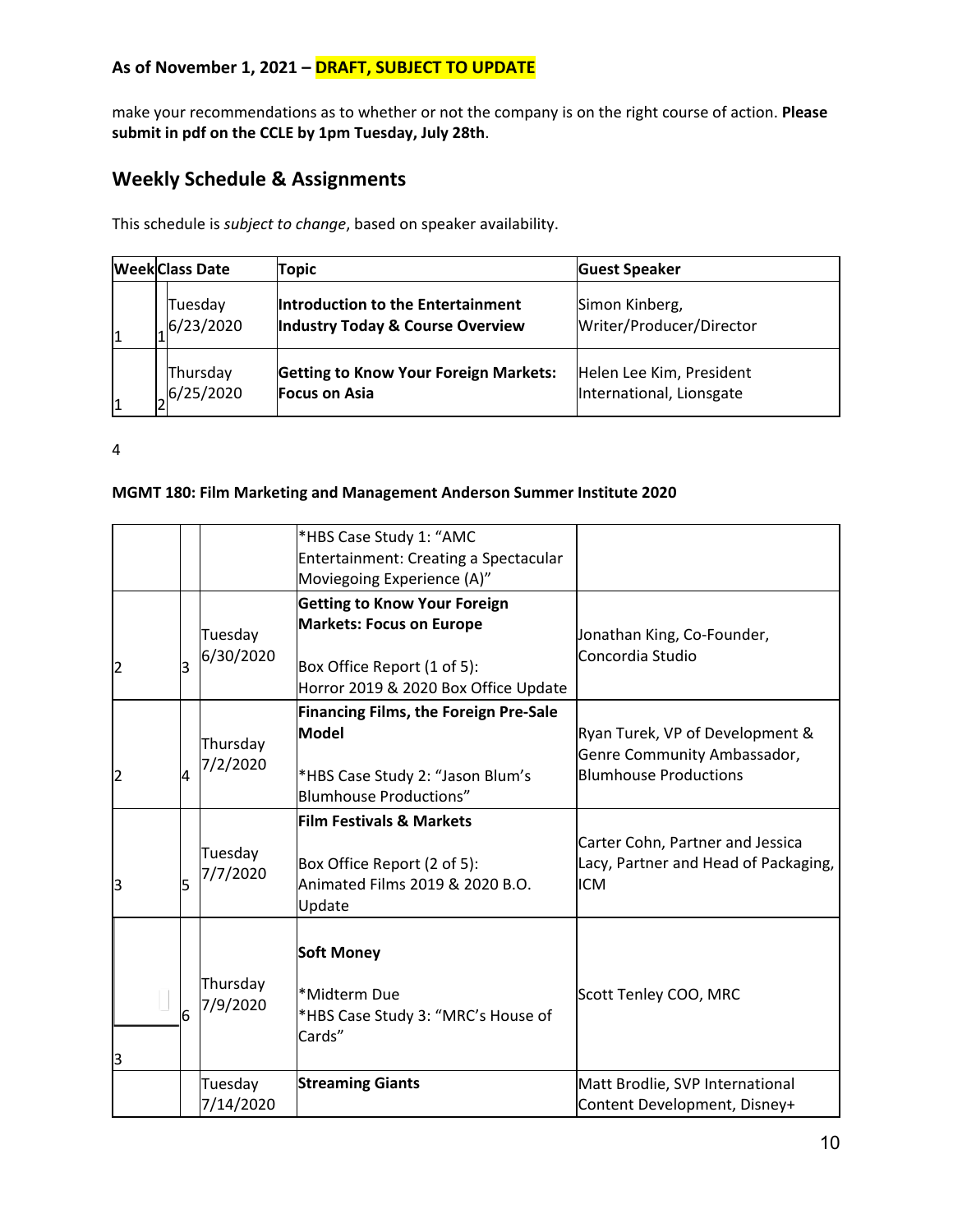| 14 |   |                                                                            | *Ivey Case Study 4: "Netflix in India"                                                                              |                                                                          |
|----|---|----------------------------------------------------------------------------|---------------------------------------------------------------------------------------------------------------------|--------------------------------------------------------------------------|
|    |   |                                                                            | Box Office Report (3 of 5):                                                                                         |                                                                          |
|    |   |                                                                            | Comic Book Movies 2019 & 2020 B.O.<br>Update                                                                        |                                                                          |
| 4  | 8 | Thursday<br>7/16/2020                                                      | Film, Content and the New Face of<br><b>Global Distribution</b><br>*HBS Case Study 5: "Comcast<br>Corporation"      | Wes Harris, Head of Marketing,<br>YouTube Originals                      |
| 5  | 9 | Tuesday<br>7/21/2020                                                       | <b>Global Market Trends and Television</b><br>Box Office Report (4 of 5):<br>Original Films 2019 & 2020 B.O. Update | Amy Israel, EVP, Scripted<br>Programming for Showtime<br><b>Networks</b> |
| 5  |   | $\left  \begin{matrix} 10 \\ 0 \end{matrix} \right $ Thursday<br>7/23/2020 | <b>Content Consumption Post-Pandemic</b>                                                                            | Amy Howe, COO Ticketmaster and<br>LiveNation                             |
| 6  |   | Tuesday<br>7/28/2020                                                       | <b>CAPSTONE PROJECTS DUE: STUDENT</b><br><b>IPRESENTATIONS TO INDUSTRY PANEL</b>                                    | Industry Panel for Capstone<br>Presentations (including Wes Harris,      |

#### **Class 1: (6/23/20) Introduction to the Entertainment Industry Today & Course Overview**

The goal of this class is to give you an introductory overview to studio and independent film financing and address the importance of the international marketplace for film and television today. We will introduce ourselves, discuss the syllabus, assignments, presentations, cold call format and sign up for box office reports. Our esteemed guest speaker will join us in the latter part of the class.

Guest Speaker: Simon Kinberg, Writer/Producer/Director and Founder, Kinberg Genre Films

Homework: 1. Read Chapters 1 & 2 "What is a Case?" and "The Skills You Need to Read and Analyze the A Case," Wim Ellet, *The Case Study Handbook: A Student's Guide,* Revised Ed (Boston: Harvard Business Review Press, 2018): 11-28.

2. Read McGee, Henry; Sesia, Aldo. "AMC Entertainment: Creating a Spectacular Moviegoing Experience (A)" (Cambridge: Harvard Business School Publishing, September, 2018) 1-33. https://drive.google.com/open?id=1oY1YUrOxoAP8R12hC5WQFCKj5bNAvnwo

3. Please prepare to share a pet - or favorite plant! - with the class via Zoom. **Class 2: (6/25/20) Getting to Know Your Foreign Markets: Focus on Asia** 

This class will examine the top global film and television markets in Asia. We will analyze the "AMC Entertainment: Creating a Spectacular Moviegoing Experience (A)" case study. *Be prepared to share your position on the case with the class; there will be cold calls.* Our distinguished guest will join us at the latter part of the class.

Guest Speaker: Helen Lee Kim, President International, Lionsgate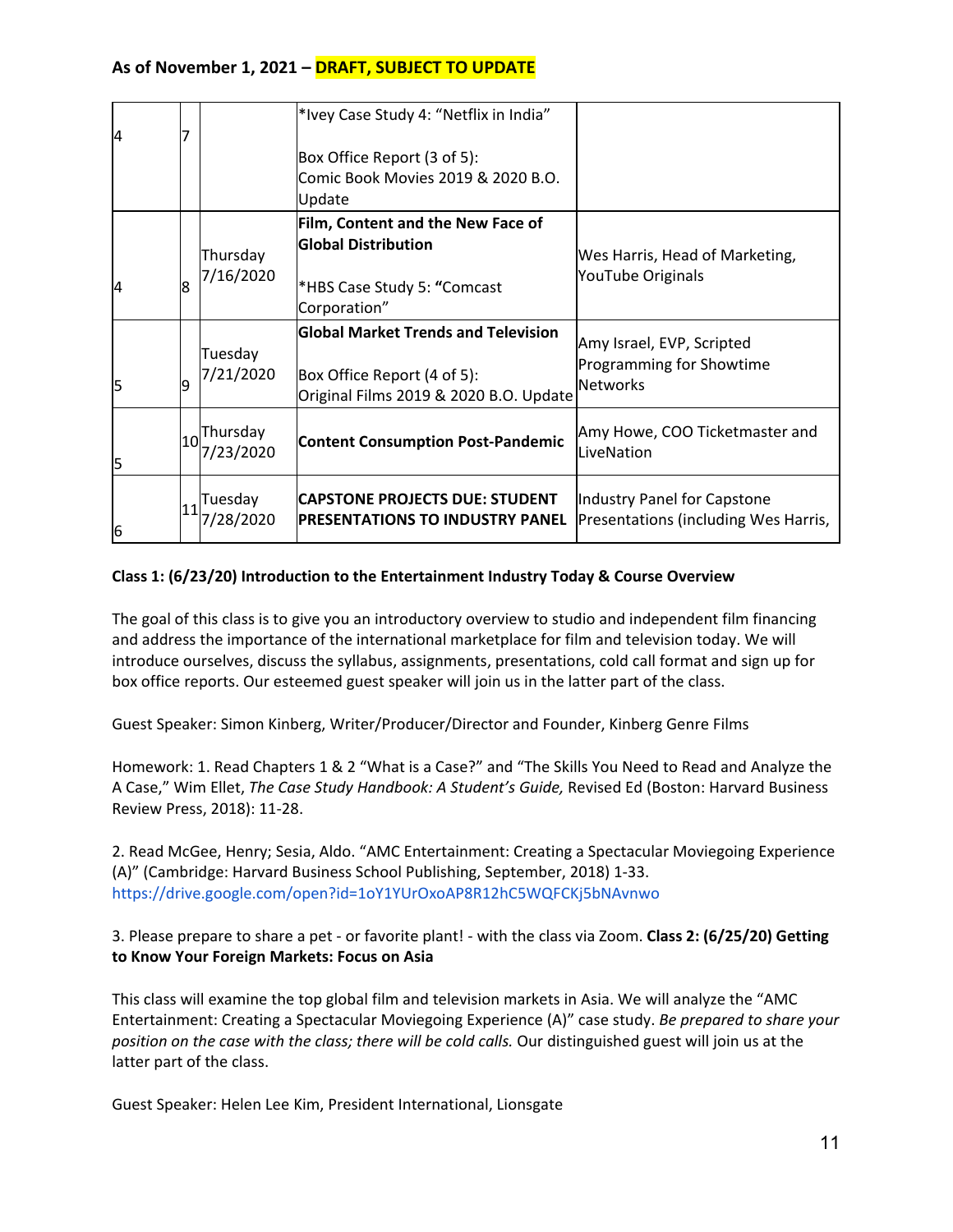Homework: 1. Read Moore, Schuyler M. *The Biz: The Basic Business, Legal and Financial Aspects of the Film Industry in a Digital World*, 5th Ed. (New York: Silman-James Press, 2018): Chapters 1-10, pages vii-115.

2. Read 2019 MPAA Theme Report

#### https://www.motionpictures.org/wp-content/uploads/2020/03/MPA-THEME-2019.p df

#### **MGMT 180: Film & TV Marketing and Management Anderson Summer Institute 2020**

3. Study the foreign box office for the week (as relevant). For the group presenting the Box Office Report, please prepare a MAXIMUM 10-minute presentation covering the global theatrical box office results for your topic (Horror). You will research and present on the domestic and top international territories' results as a means of getting to know individual market tastes. Analyze the highlights. Were the biggest titles studio films? If locally produced, who made/financed them? You may share 1-2 trailers in your presentation *of foreign titles* (please do not include studio films that we have likely seen already). How do the weeks' box office results compare to similar titles and timing in the past? Are the local producers also distributors? Please provide information about the film's distribution, genre and talent, where available.

4. Please share a copy of your favorite book with the class.

#### **Class 3: (6/30/20) Getting to Know Your Foreign Markets: Focus on Europe**

This class will examine the top global film and television markets in Europe. Our esteemed guests will join us later in class.

Homework:

Guest Speakers: Mark Gooder Co-President, Cornerstone Films and Thomas Augsberger, President, Eden Rock Media

1. Read Moore, Schuyler M. *The Biz: The Basic Business, Legal and Financial Aspects of the Film Industry in a Digital World*, 5th Ed. (New York: Silman-James Press, 2018): Chapters 11-22, pages 119-353

2. Study the foreign box office for the week. For the group presenting the Box Office Report, please prepare a MAXIMUM 10-minute presentation covering the global theatrical box office results of the week. You will research and present on the domestic and top ten international territories' results as a means of getting to know individual market tastes. Analyze the highlights. Were the biggest titles studio films? If locally produced, who made/financed them? You may share 1-2 trailers in your presentation *of foreign titles* (please do not include studio films that we have likely seen already). How do the weeks' box office results compare to similar titles and timing in the past? Are the local producers also distributors? Please provide information about the film's distribution, genre and talent, where available.

2. Read Anita Elberse, "Jason Blum's Blumhouse Productions" (Cambridge: Harvard Business School Publishing, February, 2017) 1-24. https://drive.google.com/file/d/1- MRzYqTYvg9Uz7oJcJD5ND88PeO9vIMf/view?usp= sharing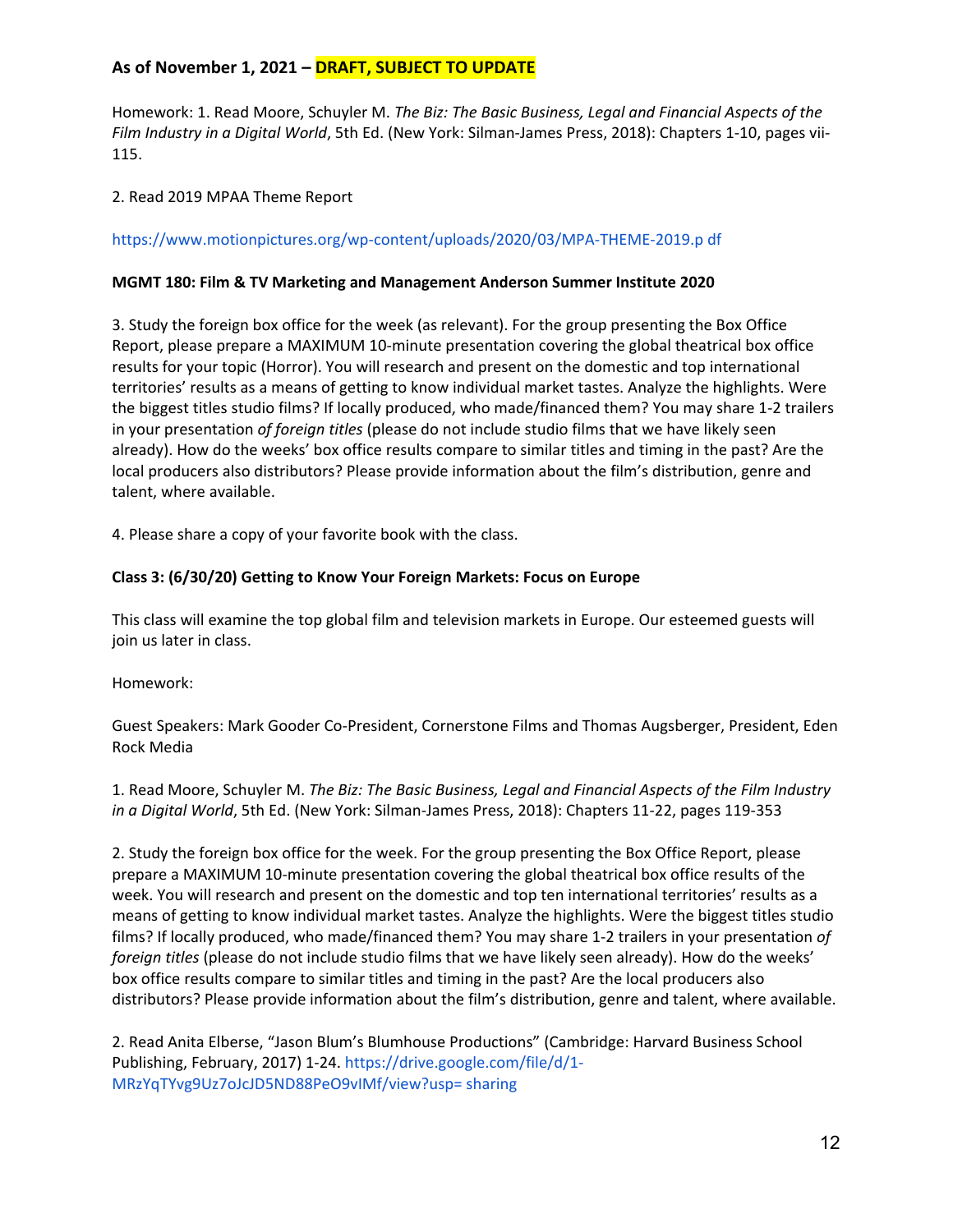3. What are you watching while we Shelter in Place? Please share your favorite recommendation with the class.

#### **Class 4: (7/2/20) Financing Films, the Foreign Presale Model**

This class will explore how foreign sales companies generate estimates for films and how

independent and major studio buyers value individual properties and territories. Students will present on box office.

Guest Speakers:Ryan Turek, VP of Development & Genre Community Ambassador, Blumhouse Productions

Homework:

1. Read 2018 PwC *Perspectives from the Global Entertainment & Media Outlook 2018-2022*  https://www.pwc.com/gx/en/entertainment-media/outlook/perspectives-from- the-globalentertainment-and-media-outlook-2018-2022.pdf

2. Study the foreign box office for the week. Prepare box office presentation.

3. *Your midterm is due next week on Thursday 7/9/20.* F or your Midterm Project, and in order to demonstrate what you have learned about the unique appetites of global film markets, you will break into groups and be assigned a film. Write a 3-5 page analysis (including Exhibits) of how the film's marketing and distribution strategies varied from territory to territory. Include box office broken out by territory, images of different key art (posters) and your analysis of the distinct trailers that were used globally. Students will have a chance to informally share their findings with the class. This project is intended to be fun, so pick a film that interests you and enjoy!

4. What have you been cooking at home? Please share easy recipes with the class via Zoom and CCLE.

#### **Class 5: (7/7/20) Film Festivals & Markets**

This class will explore how films are readied and delivered for international distribution and how marketing strategies adjust by territory.

Guest Speaker: Carter Cohn, Partner and Jessica Lacy, Partner and Head of Packaging, ICM

Homework: 1. Read Anita Elberse, "MRC House Of Cards" (Boston: Harvard Business School Publishing, January 16, 2015): 1-28.

#### https://drive.google.com/file/d/1ulsO4HXEZptY7LvCkO05IMxtfLdmgnm0/view?usp= sharing

2. Study box office and prepare Box Office Reports. 3. Please submit your Midterm by next class.

4. What games (virtual, video, board, or otherwise) have you been playing during quarantine?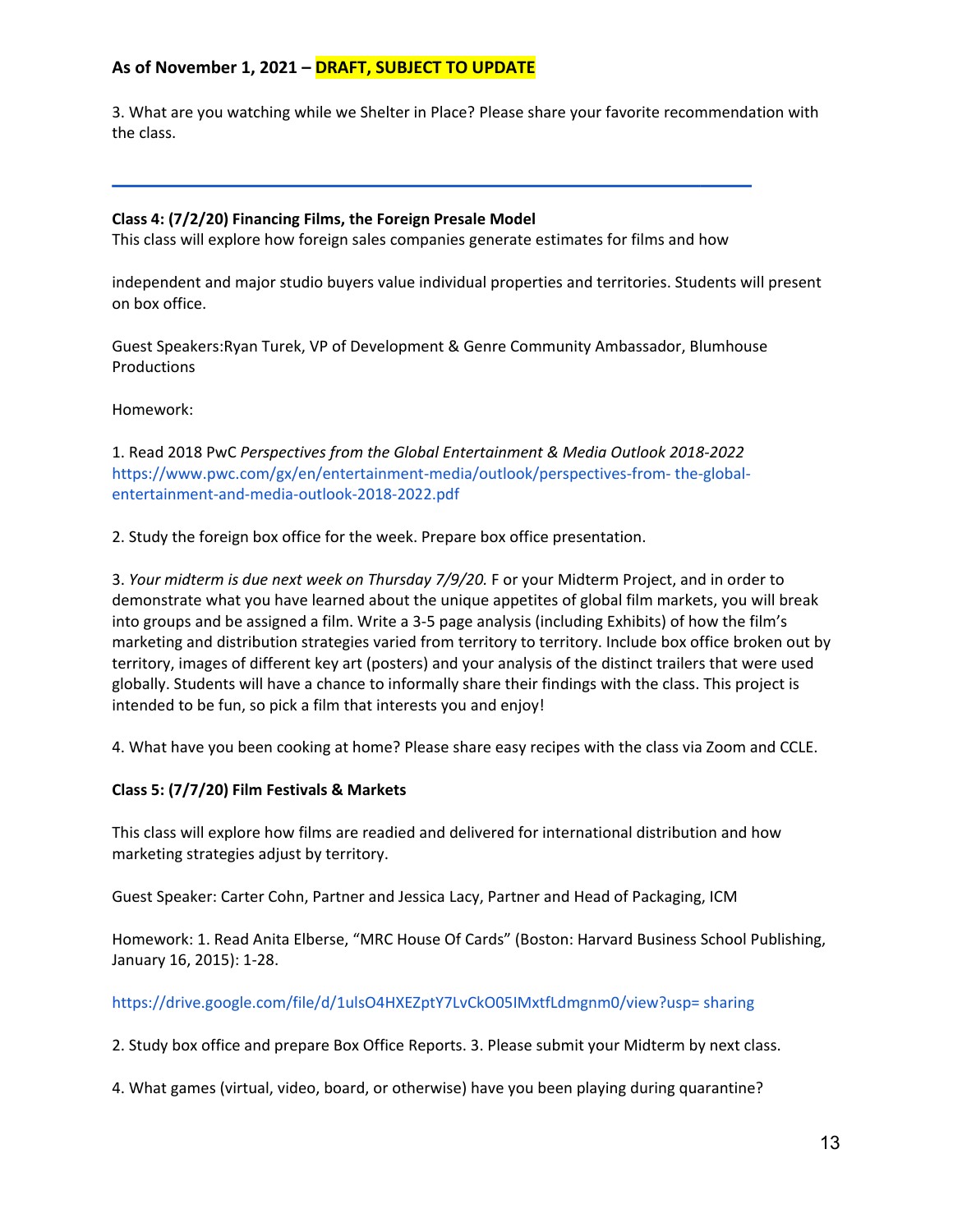#### **Class 6: (7/9/20) Soft Money**

Guest Speakers: Scott Tenley COO, MRC

Homework:

1. Read 2019 Parrot Analytics *Global Television Demand Report*  https://drive.google.com/open?id=1OmF-8KEejrSCr3rI1RIcHXbu\_0AVkHK-

2. Read Sharma, Tripti Ghosh; S., Suraj; Srivastava, Mitali; Chandoke, Tarun, Prakash, Prachi. "Netflix in India: the Way Ahead" (Ontario, Canada: Richard Ivey School of Business Foundation) 1-13. *Be prepared to discuss*. There will be cold calls.

https://drive.google.com/file/d/1wzkKeYozsfoWV\_j1ONk6RylTy7agl2GL/view?usp=s haring

3. Smith, Michael; Rahul Telang. "Netflix and the Economics of Bundling" (Harvard Business Review, February 25, 2019): 1-4. https://hbr.org/2019/02/netflix-and-the-economics-of-bundling

4. Study box office and prepare Box Office Reports.

5. What have you been doing for exercise while sheltering in place? Please feel free

to share fun at home or online workout tips with the class with Zoom.

#### **Class 7: (7/14/20) Streaming Giants**

This class will address the rapidly evolving world of distribution and explore its impact on valuation, delivery and consumption of film and television content.

Guest Speaker: Matt Brodlie, SVP International Content Development, Disney+

Homework: 1. Gupta, Sunil; McGee, Henry; Oberholzer-Gee, Felix; Rodriguez, Margaret L. "Comcast Corporation" (Brighton, MA: Harvard Business School Publishing, September, 2016) 1-16.

2. Study the foreign box office and prepare the Box Office Report.

3. What music have you been listening to on repeat this past week? Please share a favorite song with the class.

#### **Class 8: (7/16/20) Film, Content and the New Face of Global Distribution**

This class will explore television production, financing and delivery today and discuss how OTT and

SVOD services have disrupted traditional windowing.

Guest Speaker: Wes Harris, Head of Marketing, YouTube Originals

Homework: 1. For your Final Project, please write-up a 2-3 page analysis of your Capstone Project, based on your sign up. Your report will address recent or ongoing transition points or challenges these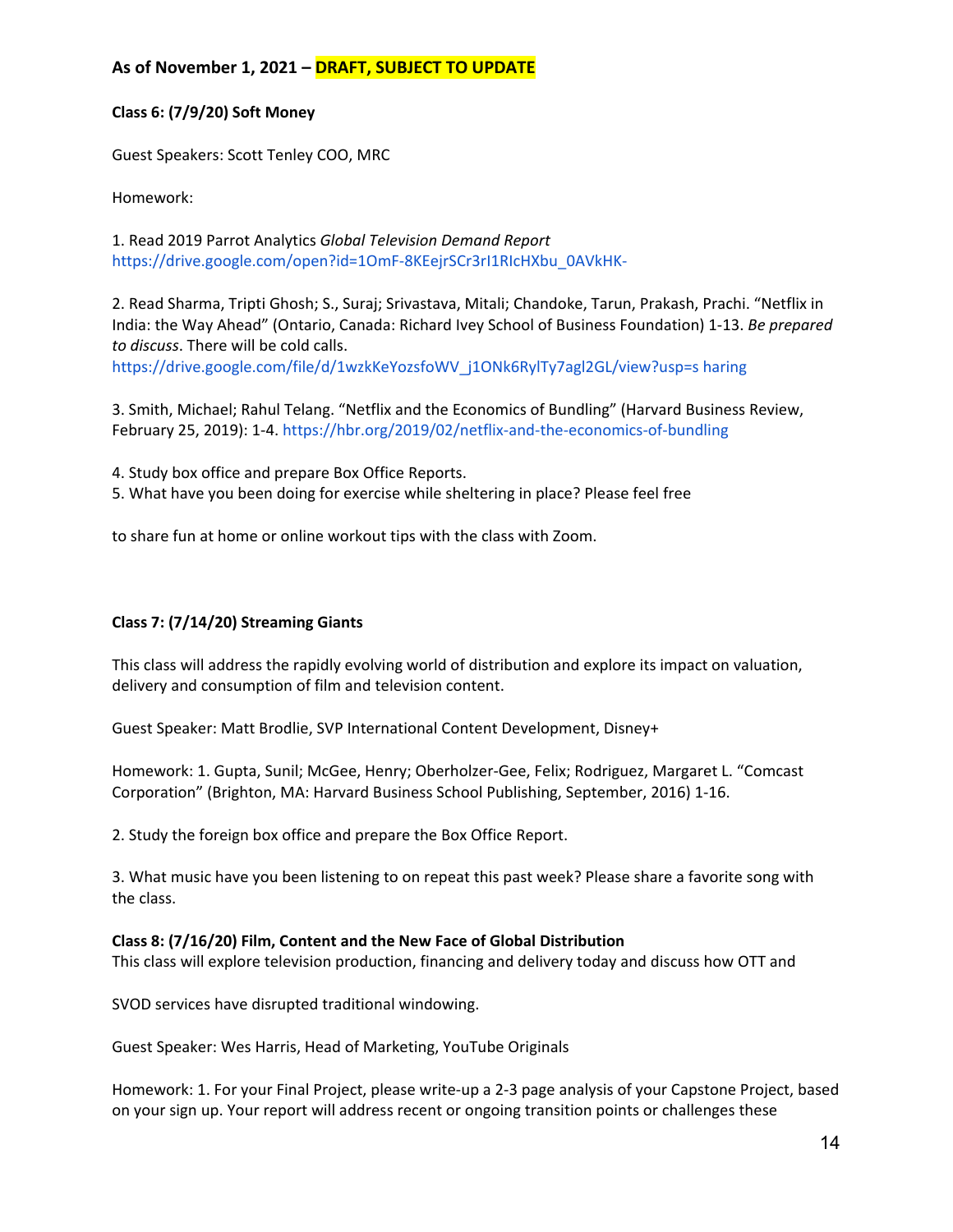companies are facing as they make, market and distribute film and television content to their audiences. Your assignment will be to analyze the complete issues at hand, explain why this is a watershed moment for each company and make your recommendations as to whether or not the company is on the right course of action. *Please submit your digital copies of the assignment at the beginning of the final class on the CCLE.* 

- 2. Study the box office and prepare Box Office Reports
- 3. What is your favorite television show of all time? Please share with the class.

#### **Class 9: (7/21/20) Global Market Trends and Television**

This class will explore the transition of premium cablers to streaming platforms. Guest Speaker: Amy Israel, Executive Vice President, Scripted Programming SHOWTIME Networks Homework: 1. Study the box office and prepare Box Office Reports

2. What is your favorite dessert? Please share with the class.

#### **Class 10: (7/23/20) Content Consumption Post-Pandemic**

Guest Speaker: Amy Howe, COO Ticketmaster and LiveNation

Homework: 1. Complete your Capstone project and be prepared to present to the Industry Panel next class.

2. What is your favorite sport and team or player? Please share with the class.

#### **Class 11: (7/28/20) CAPSTONE PROJECTS DUE: STUDENT PRESENTATIONS & INDUSTRY FEEDBACK**

Homework: 1. Please think of your favorite film character for next week's ZOOM party!

#### **Class 12: (7/30/2020) What's Ahead? Final Class and ZOOM Party!**

We will gather for our final class and Zoom together. Please submit hard-written copies of your Finals at the beginning of class.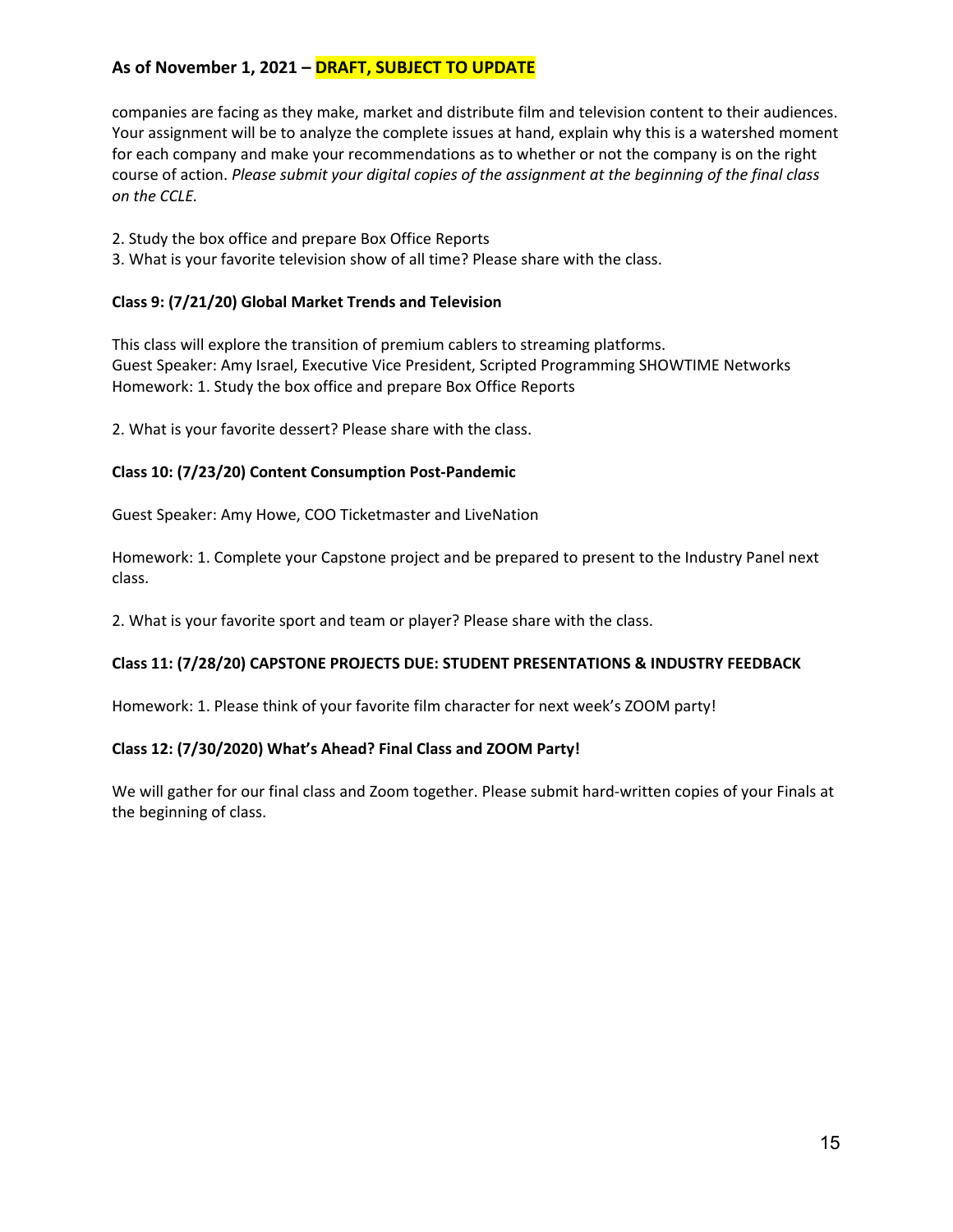# **SPORT MARKETING & MANAGEMENT**

<span id="page-15-0"></span>

| <b>CLASS TIME:</b>        | Mondays and Wednesdays 1:00pm -4:00pm                 |  |
|---------------------------|-------------------------------------------------------|--|
|                           | Classroom: D313                                       |  |
| <b>COURSE INSTRUCTOR:</b> | <b>MARK FRANCIS, MBA, MA, DUT</b>                     |  |
|                           | Instructor, 2019 Sport Marketing & Management Program |  |
|                           | Center for Media Entertainment and Sports             |  |
|                           | <b>UCLA Anderson School of Management</b>             |  |
|                           | 100 Westwood Plaza                                    |  |
|                           | Los Angeles, California 90095                         |  |
|                           | EMAIL: mark.francis@anderson.ucla.edu                 |  |
| <b>OFFICE HOURS:</b>      | <b>By Appointment</b>                                 |  |

The primary objective of this course is to provide the students with comprehensive exposure to key topical in Sport Marketing & Management

#### **COURSE OBJECTIVES:**

Through a wide range of class lectures, class discussions, relevant guest speakers and experiential learning opportunities, students will be exposed to multiple major topics affecting the exciting Sport Marketing & Management industry.

#### **Students Will**:

- 1. Become familiar with key concepts & terminology that are unique and relevant to the global sports business industry.
- 2. Understand and demonstrate the importance of both management and marketing principles as they pertain to global sports entities.
- 3. Gain an appreciation for the unique challenges involved in managing sports business enterprises in rapidly changing environments.
- 4. Initiate professional networking activities within the Sports Business industry by meeting and interacting with major industry executives. **ATTENDANCE**:
	- Given the interactive nature of this course it is imperative and required for students to attend all scheduled class sessions and examinations
	- All students must complete all course requirements to receive a grade in this course
	- Class sessions run 1:00-4:00 Mondays and Wednesdays. With guest speakers being scheduled for each class, it is imperative and required for students to arrive at least 5 minutes before classes begin to avoid interruption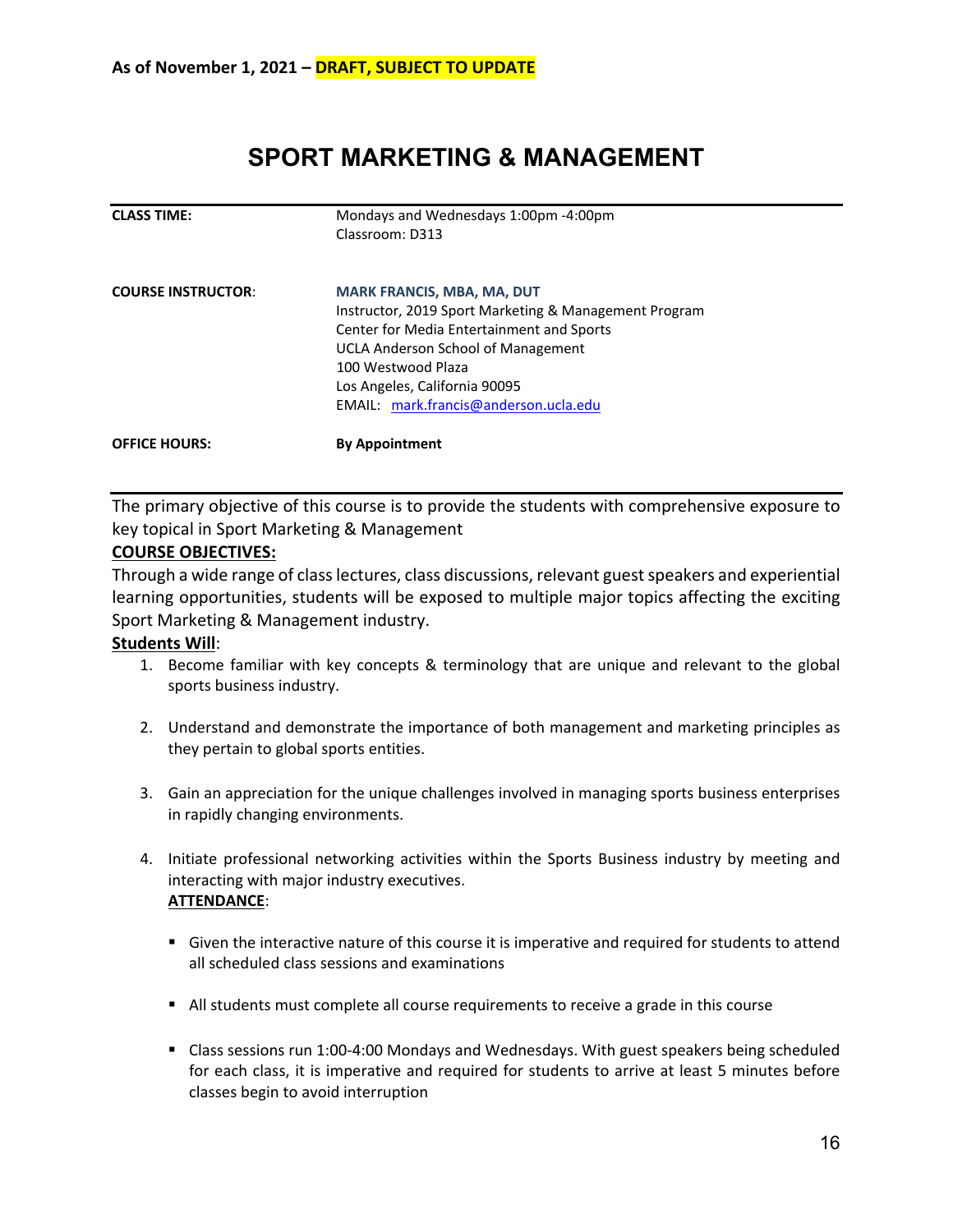#### **CLASS PARTICIPATION:**

Students in this course will be exposed to a significant amount of information in a compressed period. They will also be exposed daily, to the key leaders in the North American Sports Business industry. As such, it is incumbent upon each student to come to class prepared and ready to engage in informed and respectful discussion with fellow classmates, instructors and guests. Active participation provides for quality learning opportunities that students are advised to take advantage of. The instructor will reserve 10% of the course grade for each student to be assigned based on each student's level of participation throughout the course.

#### **MOBILE PHONES / LAPTOP COMPUTERS/TABLETS:**

The use of mobile phones and related devices are a major distraction in the classroom and the use of these devices will not be tolerated under any circumstance. All students will silence their devices **before** entering the classroom. This rule also applies during the off-sight experiential learning opportunities. Failure to honor this rule will result in negatively affected class-marks.

#### **COURSE MATERIALS:**

**Text**: Course Reader is available for purchase in digital and/or hard copy through university bookstore and is based on sections of the following texts:

- **Sports Business Management (SBM)– Foster, O'Reilly, Davila 2018**
- **Sports Marketing 3rd Edition (SM) – Fullerton**
- **Advanced Theory and Practice in Sports Marketing (Schwartz and Hunter) 3rd Edition**
- **Sport Finance 4th Edition (Fried, DeSchriver and Mondello)**
- o **Recommended Supplemental Resources:**
	- **F** Smith & Streets Sports Business Journal
	- **Blue Ocean Strategy**
	- **Blue Ocean Shift**

#### **CLASSES:**

Class topics and materials for each week of the course are as outlined on the attached course schedule. Given the pace and condensed nature of the course it is imperative to do the readings prior to class to provide you with the ability to make positive contributions to the class(s). Classes will consist of various forms of delivery including lectures, case studies, discussions, experiential opportunities and numerous presentations from senior executives throughout the sports industry. Preparation is critical, and all students are encouraged to be active learners throughout this course.

#### **PROFESSIONAL CAPSTONE PROJECT:**

To receive a grade in this course, you will be required to participate in a real-life Capstone Project with a recognized sports organization. Details of the project will be provided during the first week of the course.

#### **CASE STUDY & ASSIGNMENT POLICY GUIDELINES:**